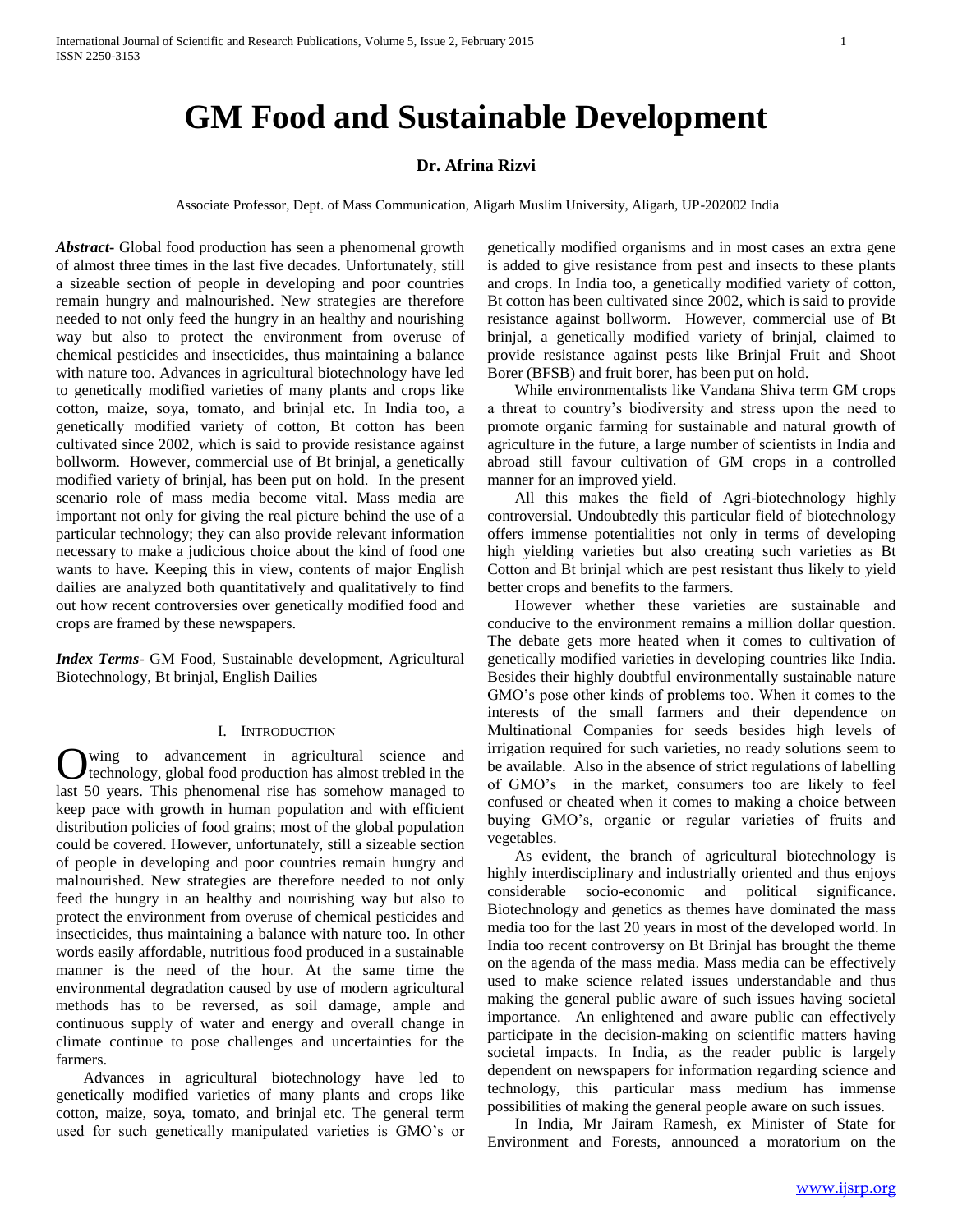environmental release of Bt Brinjal, a genetically modified variety of brinjal, after a series of countrywide consultations. The Ministry of Environment and Forests organized public meetings on Bt brinjal in seven cities between January 13 to February 6, 2010. On February 9, 2010, Mr Jairam Ramesh announced his decision to put the use of Bt brinjal on hold. Brinjal is India's second largest produced vegetable after potato.

 It has been established that producing GM food which is highly input intensive produces long-term environmental impact. Such requirements, as very high irrigation puts unsustainable demands on aquifers and damage to aquatic ecosystems. Moreover data suggests that using GM technology has benefitted mostly big farmers with large lands and irrigation facilities. There are serious concerns like that of loss of biodiversity too. After green revolution, intensive cultivation of high-yielding varieties resulted in the loss of many wild varieties with higher nutritional levels.

 Advances in genetically modified varieties are mostly driven by private multi-national companies and in developing counties too their commercial cultivation are governed by global market laws. Green Revolution on the other hand was financed by public sector bodies.

 Out of 1.6 billion hectares of the cultivated land area which is about 12 per cent of world's land area, 80 per cent is dependent on rains for irrigation. This area is responsible for producing 60 per cent of the world's crop. For the rest of crop production there is a very heavy strain on natural sources of water like rivers, lakes and aquifers for irrigation. According to latest estimates, about 70 per cent of all water taken from naturally occurring sources is used for irrigating the crops.

 In the present scenario role of mass media become vital. Mass media are important not only for giving the real picture behind the use of a particular technology; they can also provide relevant information necessary to make a judicious choice about the kind of food one wants to have.

 Researchers suggest that portrayal of an issue by the mass media also known as framing plays an important role in the formation of public opinion. Media framing could be defined as the ways in which the media choose to portray the issues they cover. Framing analysis has established the fact that the media imparts a certain perspective, or a "spin" to the events that they cover and this in turn might influence public attitude on an issue. Framing analysis has been called the second level of agenda setting.

 According to Tankard media frame is a central organizing idea for news content that supplies a context and suggests what the issue is through the use of election, emphasis, exclusion and elaboration. Mass media, it is argued, frame social phenomena 'by ignoring it, blurring the news in the back section, repeating or stressing' thus suggesting what to think about or provide a way of thinking. Another function associated with framing is the assigning of responsibility for social problems. Today issues like stem cells, cloning and GM food and crops remain highly controversial and biotechnology seems to be setting new political agendas worldwide. As mentioned earlier in India Bt cotton is still not viewed favorably by a considerable section of the society and more transparency is demanded into the functioning of Genetic Engineering Approval Committee (GEAC) now renamed Genetic Engineering Appraisal Committee when it comes to

introducing GM food and crops into the market. Doubts and questions have already been raised regarding the safety of GM foods, the labeling of GM consumer products and the environmental impacts of GM crops. The role of MNC's in the agricultural economy remains highly questionable and governmental policies are also under public scanner.

 Keeping this in view, contents of major English dailies are analyzed both quantitatively and qualitatively to find out how recent controversies over genetically modified food and crops are framed by these newspapers.

 News frames are defined as "conceptual tools which media and individuals rely on to convey, interpret and evaluate information" (Newman et al.1992). Although journalists can use a multitude of ways to frame the news, the literature seems to point to at least four ways in which news is commonly framed (Valkenberg et al, 1999):

 By emphasizing conflict between parties or individuals (conflict frame)

 By focusing on an individual as an example or by emphasizing emotions (human interest frame)

 By attributing responsibility, crediting or blaming certain political institutions (responsibility frame)

 By focusing on the economic consequences for the audience (economic consequences frame)

 Bucchi and Mazzolini (2007) talk of presence of a marked dualism as far as coverage of science by the daily press between two distinct journalistic genres. They have named these two genres respectively as science-popularization (science- oriented public communication of science) and science-as-news (problemoriented communication of science). According to them the genre of science popularization depicts science as straightforward, consensual, and as bringing improvements to peoples' lives. The other genre of science–as-news pays closer attention to controversy and to the harmful consequences of the scientific enterprise.

## II. OBJECTIVES

 To analyze the coverage of major English dailies both quantitatively and qualitatively on genetically modified food and crops.

 To find out the frequency of news on GM food and crops in major English dailies

 To find out the placement and sources of news of GM food and crops.

 To ascertain in what tones, context and perspectives GM foods and crops are covered by major newspapers in India.

 To find out how recent controversy over genetically modified food and crops are framed by these newspapers.

 To find out the roles played by different stakeholders during nationwide public consultations on commercialization of Bt brinjal.

 To find out the role played by NGOs and social activists in promoting public participation on the issue of commercialization of Bt brinjal.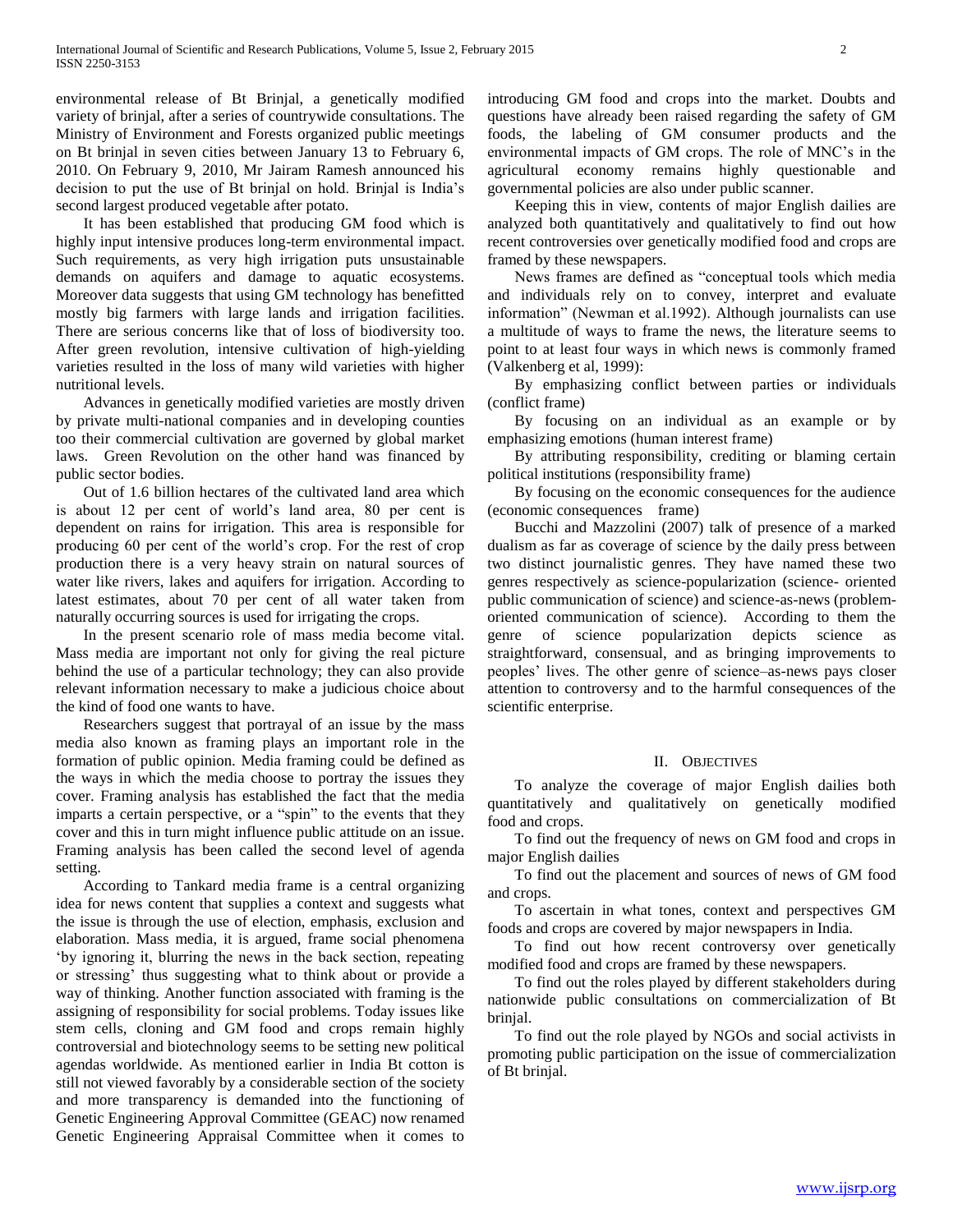#### III. METHODOLOGY

 Content analysis both quantitative and qualitative is used to assess the coverage of debate on GM food and crops in two major English dailies. For this study two English broadsheet dailies, The Times of India and The Hindu are analyzed. These two newspapers are selected because of their high circulation and their different political alignments.

 The Times of India with a circulation of 3.43 million is the largest circulated English newspapers in the world across all formats. Aligned as classical liberal, it has a readership of 7.03 million.

 The Hindu, with a circulation of 1.46 million, is the secondlargest circulated daily English newspaper in India after Times of India. A left of centre newspaper, it enjoys a readership of 2.15 million.

 Coverage of recent controversy regarding GM food and crops after the approval of Bt Brinjal for commercial use by Genetic Engineering Approval Committee on October 14, 2009 was followed by countrywide consultations on this issue which finally resulted in the moratorium imposed by Minster of Environment and Forest, Mr Jairam Ramesh.

 Contents of the two newspapers were searched and analysed with the help of computer with unit of analysis being words. Online versions of the two newspapers The Times of India and The Hindu were analysed for a period of one year i.e. from October 1, 2009 to September 30, 2010. News stories and editorials were selected on the basis of Headline information. All the news stories as well as editorials having the words "Bt brinjal" in either the headline or lead paragraph were selected.

 News content of the two newspapers on Bt Brinjal were also analysed for their frequency, sources and placement. To find out how recent controversy over genetically modified food and crops are framed by these newspapers, news was coded in four commonly used framed by the journalists (conflict, human interest, responsibility and economic consequences).

# *News Coverage of GM Food and Crops*

|                                                                                                         | <b>The Hindu</b><br>$(N=49)$ | <b>The Times of India</b><br>$(N=47)$ |
|---------------------------------------------------------------------------------------------------------|------------------------------|---------------------------------------|
| <b>Front Page</b>                                                                                       | 12                           | 06                                    |
| <b>Editorial</b>                                                                                        | 01                           | 06                                    |
| <b>Source of News</b><br>(a) By-line<br>(b) Special Correspondent<br>(c) Agencies<br>(d) Staff Reporter | 18<br>14<br>03<br>13         | 20<br>÷<br>21                         |
| <b>Number of words</b>                                                                                  | 15188                        | 25151                                 |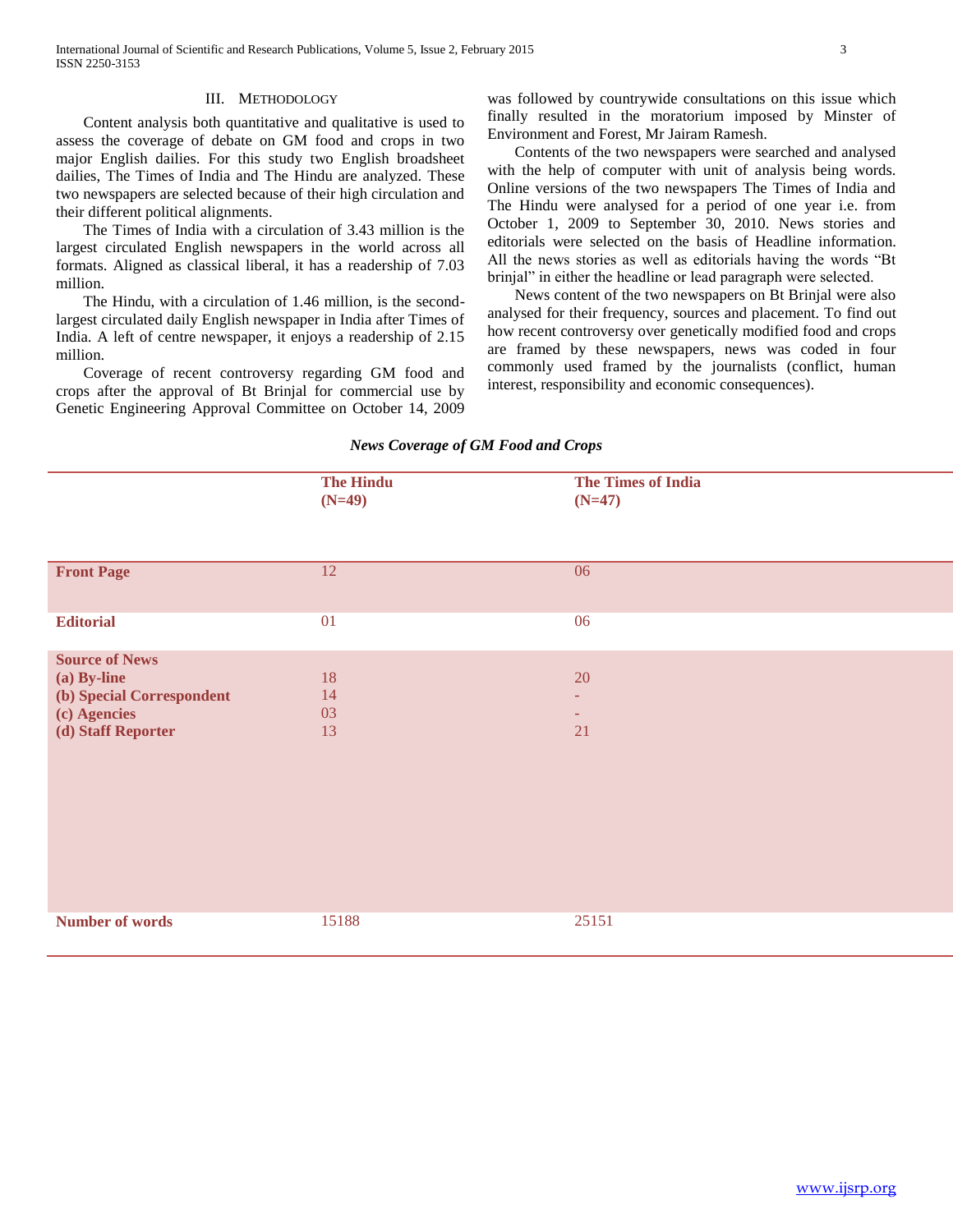## *Framing of GM Food and Crops*

|                       | <b>The Hindu</b><br>$(N=49)$ | <b>The Times of India</b><br>$(N=47)$ |
|-----------------------|------------------------------|---------------------------------------|
|                       |                              |                                       |
| <b>Conflict</b>       | $\overline{22}$              | $\overline{19}$                       |
| <b>Human Interest</b> | 22                           | 28                                    |
| <b>Responsibility</b> | 01                           | ٠                                     |
| <b>Economic</b>       | 04                           | ÷                                     |

### IV. FINDINGS AND DISCUSSION

 While The Times of India enjoys a better coverage (number of words being much higher) number of stories is almost equal suggesting thus that in case of The Times of India, there are more detailed news items.

 However, there are 12 front page news stories in The Hindu against 6 of The Times of India which shows more prominence being given by The Hindu to the coverage of GM food and crops. On the other hand interestingly, The Times of India carries six editorials against one of The Hindu. As far as sources of news are concerned, both the newspapers seem to rely on their own staff and networks, at the same time giving almost equal number of by-lines.

 Columns in The Times of India are written by such people as activists, regular columnists and corporate.

 Columns in The Times of India are written by such people as activists, regular columnists and corporate.

 As far as framing of news on GM food and crops is concerned there is a marked difference. While The Times of India relies heavily on human interest frame with 28 out of its 47 news stories written in this particular frame, The Hindu is presenting news items in mainly two frames; conflict and human interest. Rest of the news stories in The Hindu are presented in responsibility and economic frame.

 News stories written in human interest frame in both the newspapers raise such issues as nationalism, reliance on foreign firm at the cost of indigenous knowledge and loss of biodiversity apart from health concerns.

 The Hindu being left of centre also raises the issue of dependence on Monsanto, an American seed giant for cultivation of Bt brinjal. Mahyco, a subsidiary of Monsanto is responsible for distribution of Bt brinjal seeds in India.

 News stories written in conflict frame show NGOs, farmers and social activists articulating their views against commercial cultivation of Bt brinjal. Authorities both scientific and political (ministers) are shown pitted against each other.

 While the Agriculture Minister Mr. Sharad Pawar is all for Bt brinjal, Minister of Science, Technology and Earth Sciences supports the scientists but would not mind more field trials. Scientists such as Swaminathan, father of Green Revolution and Bhargava are openly against commercial use of Bt brinjal.

### V. CONCLUSION

 When it comes to covering controversies on science which by their very nature are political newspapers seem to be taking clear stands which become apparent from their editorials. Moreover importance of commercial introduction of Bt brinjal in Indian market has added further scope for debate.

- [1] Bucchi M, Mazzolini RG (2007) Big science, little news: Science coverage in the Italian daily press, 1946–1997. In: Bauer M, Bucchi M (eds) Journalism, Science and Society: Science Communication between News and Public Relations. New York: Routledge, pp. 53–70.
- [2] Gamson WA, Modigliani A (1989) Media discourse and public opinion on nuclear power: A constructionist approach. American Journal of Sociology 95: 1–37.
- [3] Iyengar S (1991) Is Anyone Responsible? How Television Frames Political Issues. Chicago: University of Chicago Press.
- [4] Fjæstad B (2007) Why journalists report science as they do. In: Bauer M, Bucchi M (eds) Journalism, Science and Society: Science Communication between News and Public Relations. New York: Routledge, pp. 123–131.
- [5] Goffman E (1974) Frame Analysis. New York: Free Press.